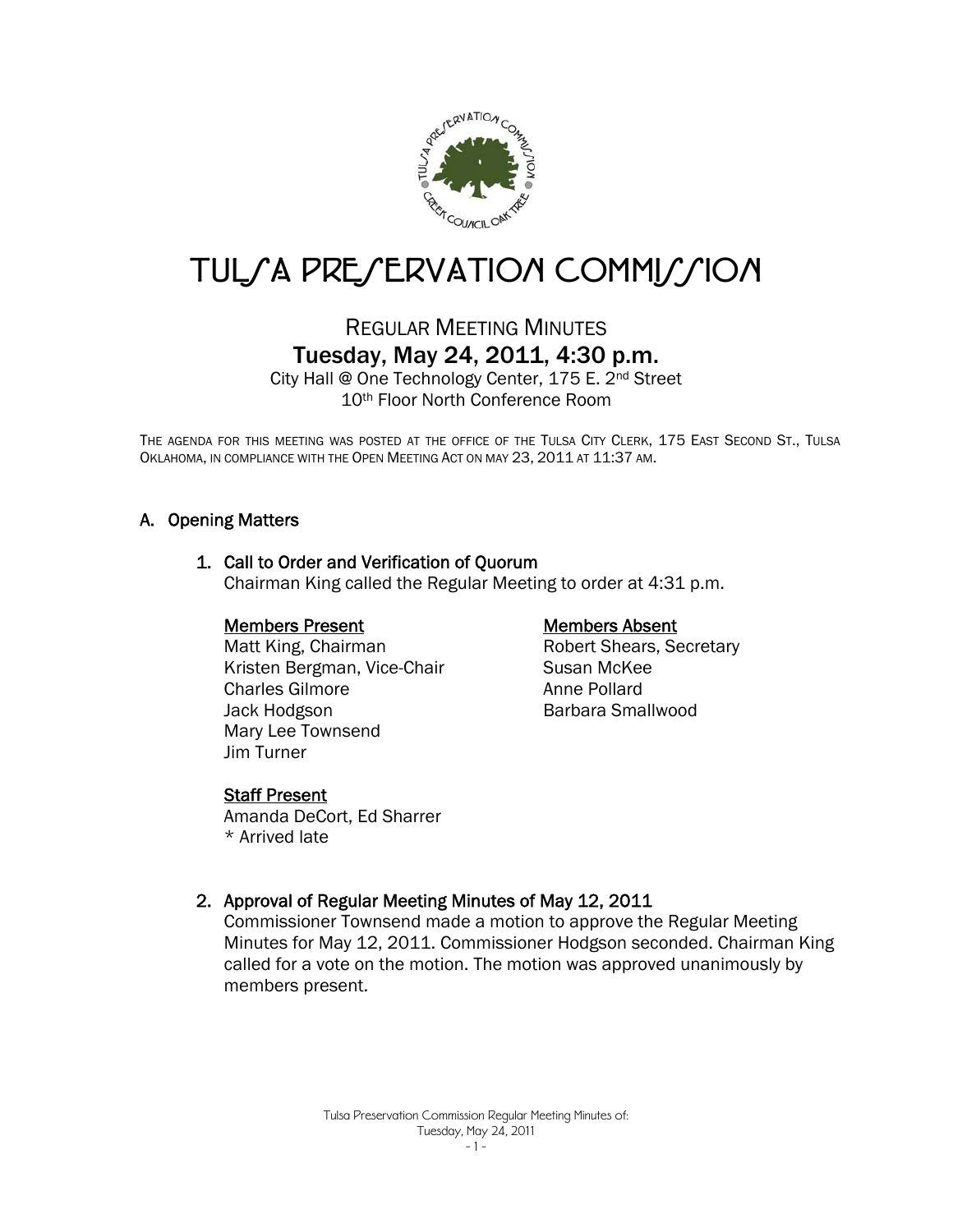#### In Favor

Opposed None

Abstaining None

Not Present None

2. Gilmore

1. Bergman

- 3. Hodgson 4. King
- 5. Townsend
- 6. Turner

## 3. Disclosure of Conflicts of Interest

No one reported a conflict of interest with the proposals on the agenda.

## B. Actionable Items

## 1. COA-11-025 /  $1202$  E. 17<sup>th</sup> Place (North Maple Ridge)

Applicant: Mark Sanders

*COA Subcommittee Review Date: May 17, 2011*  Request: Demolition of ca. 1950s addition on back of house and construction of new addition per plans submitted.

Mr. Sharrer presented Mr. Sanders' Certificate of Appropriateness application to the Commission and read the applicable guidelines for this district. Mr. Sanders and his designer, Ms. McLerran, were present to answer questions.

Commissioner Turner gave the COA Subcommittee report. The COA Subcommittee considered the application to be complete and recommended approval. Commissioner Turner made a motion to approve the application with no conditions. Commissioner Townsend seconded the motion. Chairman King asked for a vote on the motion.

#### Vote: 1202 E 17th Place

| <b>In Favor</b>                                                               | <b>Opposed</b> | <b>Abstaining</b> | <b>Not Present</b> |
|-------------------------------------------------------------------------------|----------------|-------------------|--------------------|
| 1. Bergman<br>2. Gilmore<br>3. Hodgson<br>4. King<br>5. Townsend<br>6. Turner | None           | None              | None               |
|                                                                               |                |                   |                    |

The motion was Approved Unanimously by members present and voting. North Maple Ridge Guidelines cited: B1.0.1 – B1.0.3, B1.2.1, B1.2.2, B1.3.2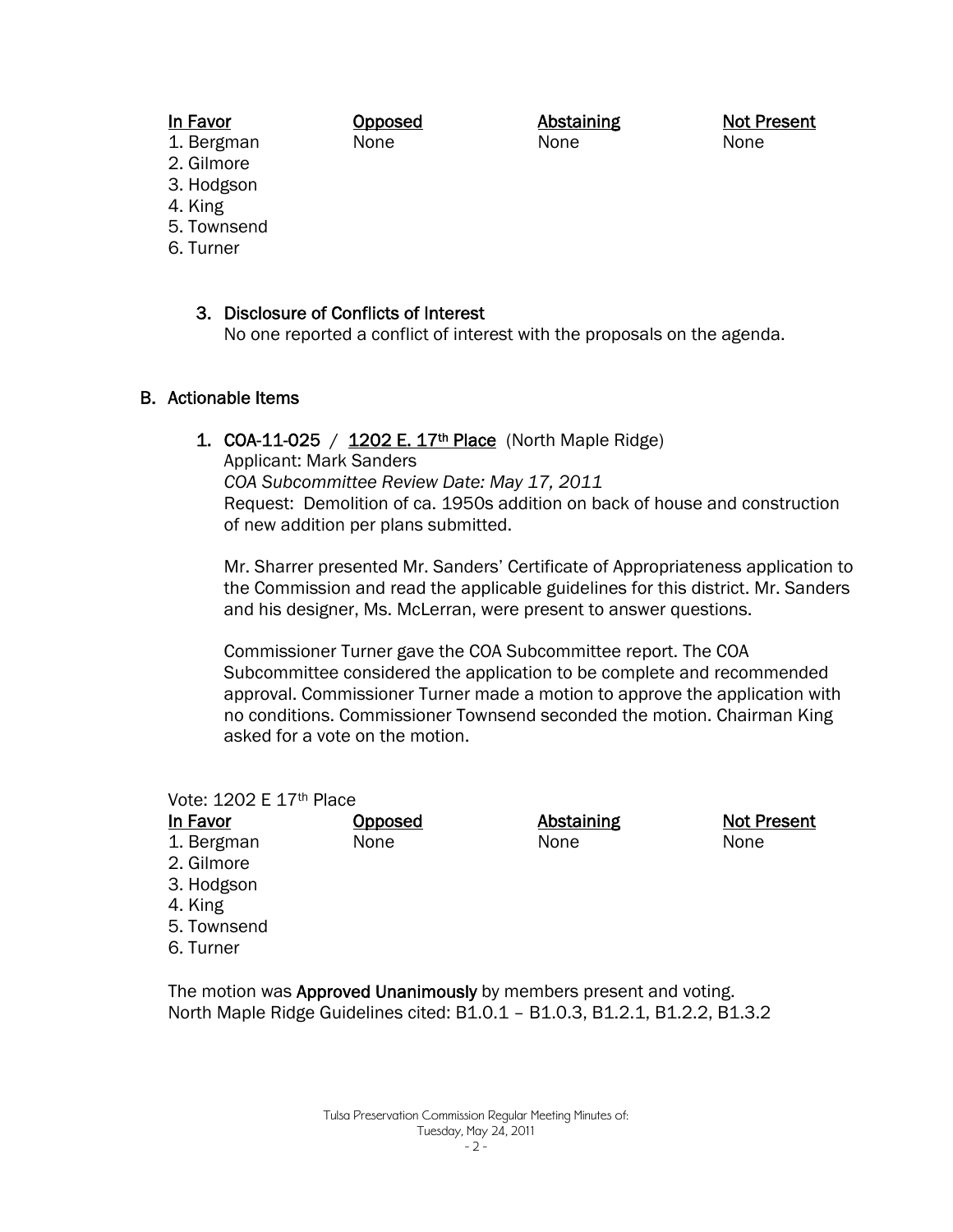2. COA-11-026 / 1619 S. Detroit Avenue (North Maple Ridge)

Applicants: Lynn & Wayne Greene *COA Subcommittee Review Date: None*  Request: Remove existing flagstone retaining wall in front yard and replace with grass berm.

Mr. Sharrer presented the Greenes' Certificate of Appropriateness application to the Commission and read the applicable guidelines for this district. The Greenes were unable to attend the meeting.

Commissioner Townsend made a motion to approve the application with no conditions. Commissioner Hodgson seconded the motion. Chairman King asked for a vote on the motion.

> Abstaining None

Not Present

None

#### Vote: 1619 S. Detroit Avenue

In Favor

#### Opposed None

1. Bergman 2. Gilmore

- 3. Hodgson
- 
- 4. King

5. Townsend

6. Turner

The motion was **Approved Unanimously** by members present and voting. North Maple Ridge Guidelines cited: C.1.1.3

## 3. COA-11-027 / 1338-1340 E. 17<sup>th</sup> Street (Swan Lake)

Applicant: Sylvia Brown *COA Subcommittee Review Date: None*  Request, Part 1: Replace existing deteriorated wood windows with new vinyl windows, exterior muntin patterns to match originals.

Mr. Sharrer presented Ms. Brown's Certificate of Appropriateness application to the Commission and read the applicable guidelines for this district. Ms. Brown was present to answer questions from the Commission.

Commissioner Townsend made a motion to approve part one of the application with no conditions. Commissioner Turner seconded the motion. Chairman King asked for a vote on the motion.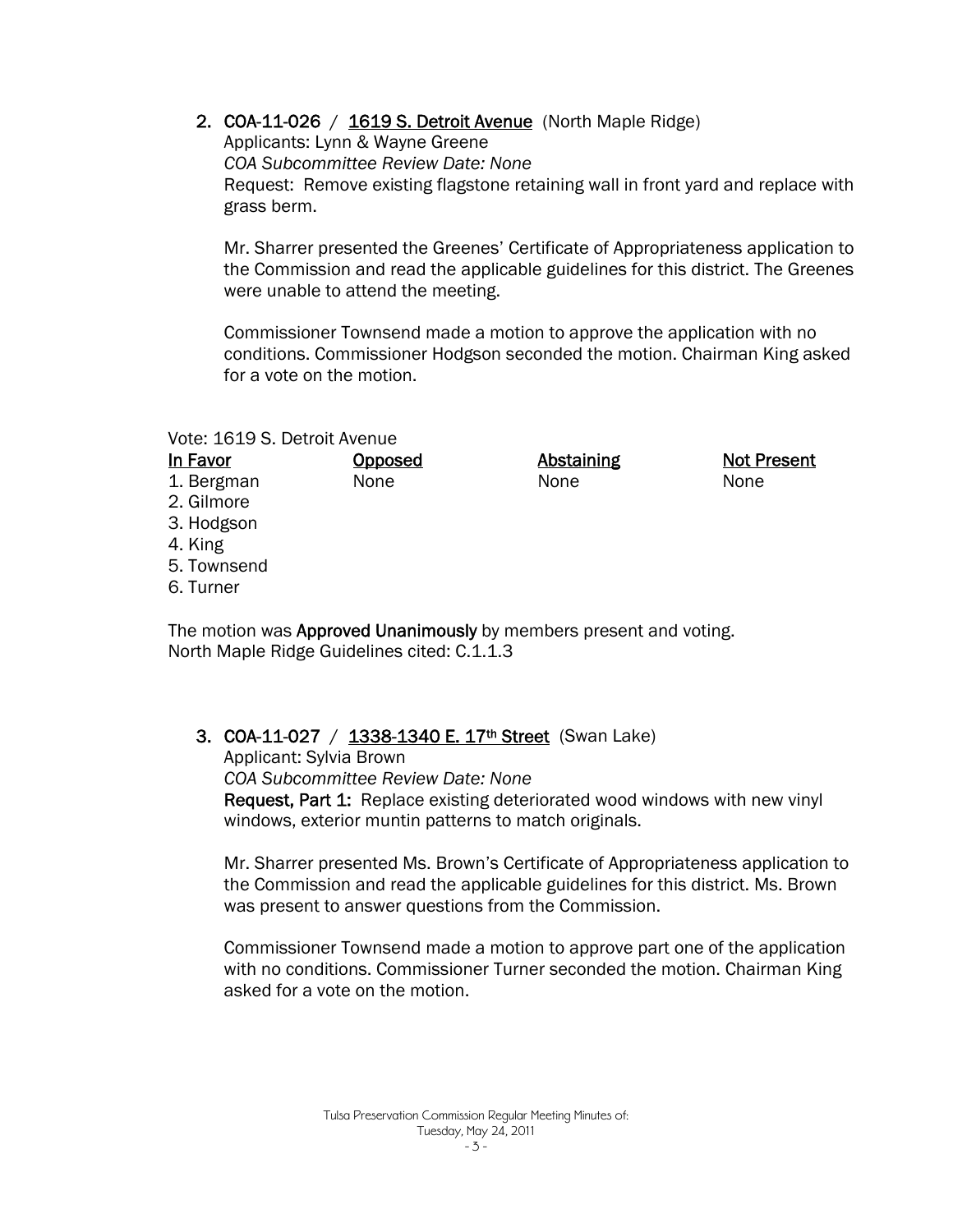#### Vote: 1338-1340 E. 17th Street, Part 1

**Opposed** None

|                          | In Favor |  |
|--------------------------|----------|--|
| $\overline{\phantom{a}}$ | - -      |  |

- 1. Bergman
- 2. Gilmore
- 3. Hodgson
- 4. King
- 5. Townsend
- 6. Turner

The motion was Approved Unanimously by members present and voting. Swan Lake Guidelines cited: A.1.2.1, A.1.2.3, A.1.2.4

Request, Part 2: Fill in two windows adjacent to side doors with cedar shake shingles.

Abstaining None

Commissioner Townsend made a motion to approve part two of the application with no conditions. Commissioner Turner seconded the motion. Chairman King asked for a vote on the motion.

#### Vote: 1338-1340 E. 17th Street, Part 2

In Favor 1. Bergman 2. Gilmore 3. Hodgson 4. King **Opposed** None **Abstaining** None Not Present None

- 5. Townsend
- 6. Turner

The motion was **Approved Unanimously** by members present and voting. Swan Lake Guidelines cited: A.1.2.2, B.1.2.1

## 4. Withdrawn from Agenda

## 5. CLG Grant Application FY11 (Staff)

Ms. DeCort presented an itemized list of proposed expenditures for the 2011- 2012 Certified Local Government (CLG) Grant offered through the State Historic Preservation Office. Of the expected \$15,000 grant, Ms. DeCort proposed allocating \$10,000 to programming for historic neighborhoods.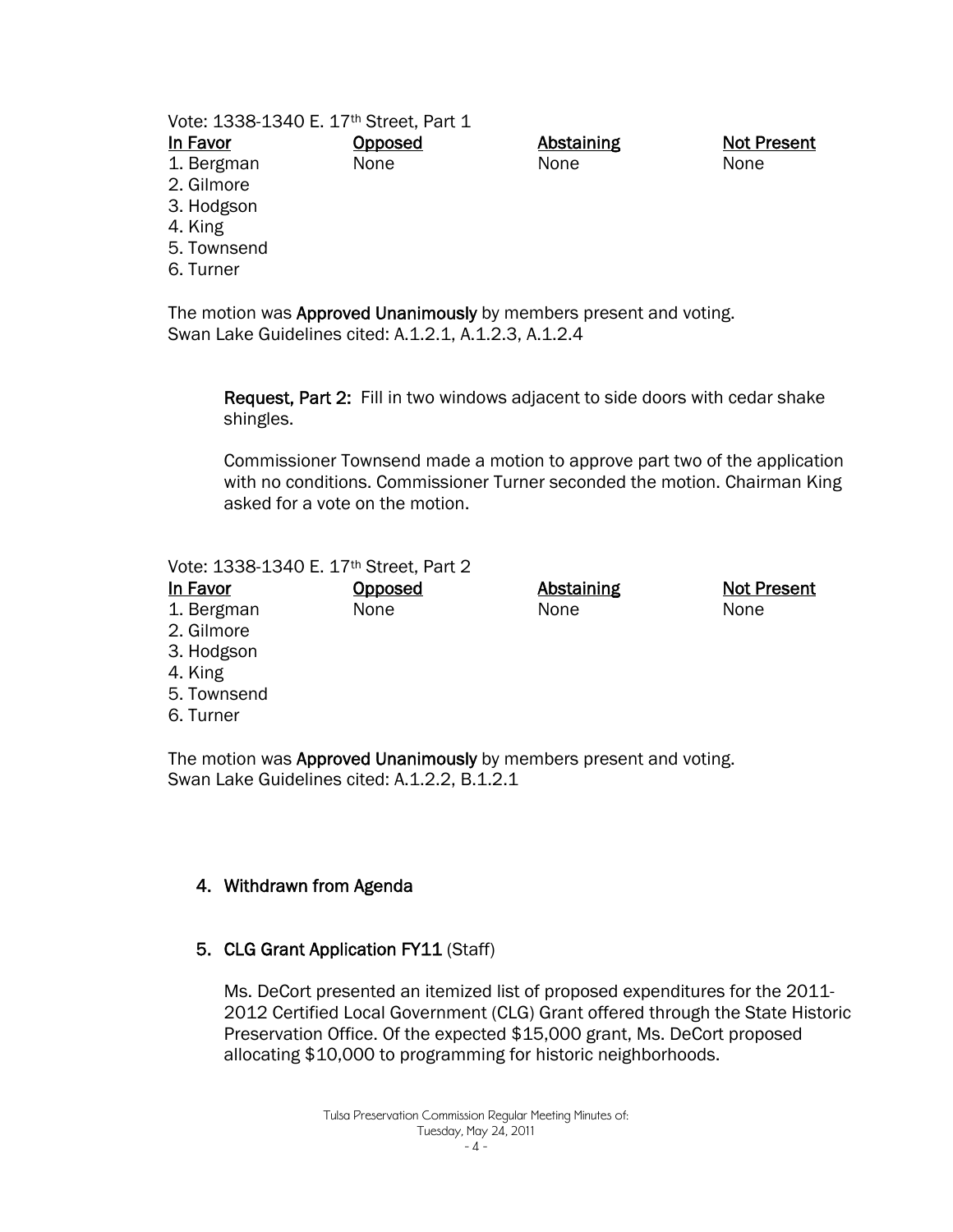Commissioner Gilmore made a motion to approve the proposed grant allocations as presented. Commissioner Hodgson seconded the motion. Chairman King asked for a vote on the motion.

Vote: CLG Grant Application FY11

**Opposed** None

Abstaining None

Not Present None

- 1. Bergman 2. Gilmore
- 3. Hodgson
- 4. King

In Favor

- 5. Townsend
- 6. Turner

The motion was Approved Unanimously by members present and voting.

# C. Reports

# 1. Staff Report

Ms. DeCort reported that Preservation Leadership Training/Advanced class is coming to Tulsa in August. She asked that any Commissioners interested in attending to please contact her. Commissioner Pollard expressed interest in participating. Ms. DeCort asked the Commissioners to please plan to attend the Community Presentation at the end of the PLT session.

# 2. Chair Report

No report.

# 3. Committee Reports

# a. Rules & Regulations

Commissioner Gilmore reported that the committee would meet the following day at 10:00am in City Hall.

## b. Outreach

Commissioner Bergman reported that TPC staff will lead a tour of downtown Tulsa and the surrounding historic neighborhoods for two full tour buses of realtors, in partnership with the Greater Tulsa Association of Realtors. Approximately 90 realtors are expected to participate.

# c. Design Guidelines

Commissioner Bergman reported that the Design Guidelines committee is continuing its work on a draft of the updated guidelines to share with the Commission in June.